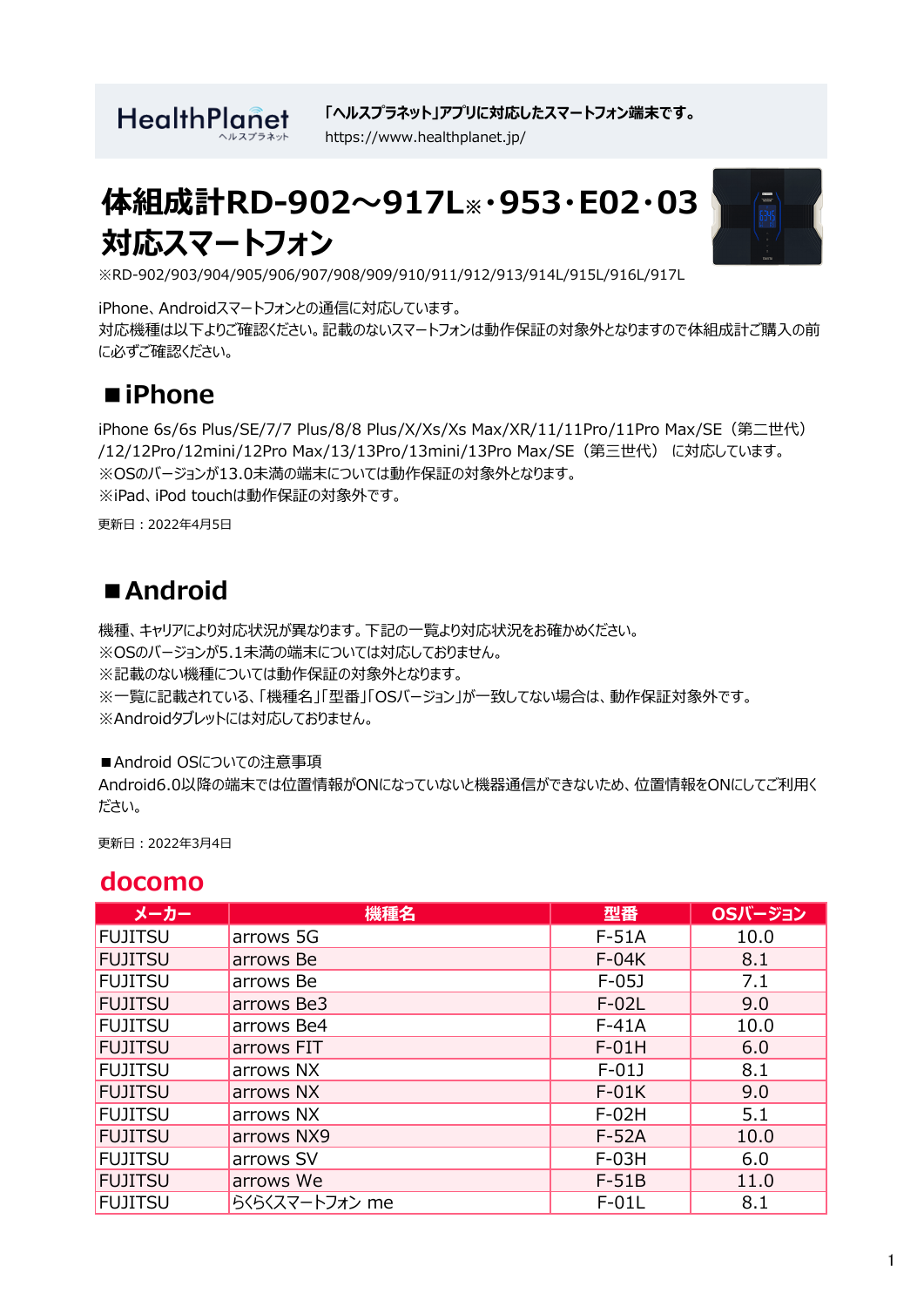| <b>FUJITSU</b>         | らくらくスマートフォン me          | $F-03K$       | 7.1.2 |
|------------------------|-------------------------|---------------|-------|
| Google                 | Google Pixel 3          |               | 11.0  |
| Google                 | Google Pixel 3 XL       | —             | 9.0   |
| Google                 | Google Pixel 3a         |               | 9.0   |
| <b>HUAWEI</b>          | HUAWEI P20 Pro          | <b>HW-01K</b> | 9.0   |
| <b>HUAWEI</b>          | HUAWEI P30 Pro          | <b>HW-02L</b> | 9.0   |
| LG                     | Disney Mobile on docomo | $DM-01K$      | 7.1.2 |
| LG                     | Disney Mobile on docomo | <b>DM-02H</b> | 6.0   |
| LG <sup>T</sup>        | LG Style                | $L-03K$       | 8.1   |
| LG                     | LG style2               | $L-01L$       | 9.0   |
| LG                     | LG style3               | $L-41A$       | 10.0  |
| $\mathsf{L}\mathsf{G}$ | LG V60 ThinQ 5G         | $L-51A$       | 10.0  |
| $\mathsf{L}\mathsf{G}$ | <b>LG VELVET</b>        | $L-52A$       | 10.0  |
| LG                     | <b>V20 PRO</b>          | $L-01J$       | 7.0   |
| LG                     | $V30+$                  | $L-01K$       | 9.0   |
| Panasonic              | TOUGHBOOK P-01K         | $P-01K$       | 8.1   |
| <b>SAMSUNG</b>         | Galaxy A20              | <b>SC-02M</b> | 9.0   |
| <b>SAMSUNG</b>         | Galaxy A21              | $SC-42A$      | 10.0  |
| <b>SAMSUNG</b>         | Galaxy A22 5G           | $SC-56B$      | 11.0  |
| <b>SAMSUNG</b>         | Galaxy A41              | $SC-41A$      |       |
|                        |                         |               | 10.0  |
| <b>SAMSUNG</b>         | Galaxy A51 5G           | $SC-54A$      | 10.0  |
| <b>SAMSUNG</b>         | Galaxy Active Neo       | $SC-01H$      | 5.1   |
| <b>SAMSUNG</b>         | <b>Galaxy Feel</b>      | SC-04J        | 7.0   |
| <b>SAMSUNG</b>         | Galaxy Feel2            | <b>SC-02L</b> | 8.1   |
| <b>SAMSUNG</b>         | Galaxy Note10+          | $SC-01M$      | 9.0   |
| <b>SAMSUNG</b>         | Galaxy Note20 Ultra 5G  | $SC-53A$      | 10.0  |
| <b>SAMSUNG</b>         | Galaxy Note8            | $SC-01K$      | 7.1.1 |
| <b>SAMSUNG</b>         | Galaxy Note9            | $SC-01L$      | 8.1   |
| <b>SAMSUNG</b>         | Galaxy S10              | <b>SC-03L</b> | 10.0  |
| <b>SAMSUNG</b>         | Galaxy S10+             | <b>SC-04L</b> | 9.0   |
| <b>SAMSUNG</b>         | Galaxy S20 5G           | $SC-51A$      | 10.0  |
| <b>SAMSUNG</b>         | Galaxy $S20+5G$         | $SC-52A$      | 10.0  |
| <b>SAMSUNG</b>         | Galaxy S6               | <b>SC-05G</b> | 6.0.1 |
| <b>SAMSUNG</b>         | Galaxy S7 edge          | $SC-02H$      | 8.0   |
| <b>SAMSUNG</b>         | Galaxy S8               | $SC-02J$      | 9.0   |
| <b>SAMSUNG</b>         | Galaxy S8+              | SC-03J        | 9.0   |
| <b>SAMSUNG</b>         | Galaxy S9               | $SC-02K$      | 8.0   |
| <b>SAMSUNG</b>         | Galaxy S9+              | $SC-03K$      | 8.0   |
| <b>SAMSUNG</b>         | Galaxy Z Flip3 5G       | $SC-54B$      | 11.0  |
| <b>SAMSUNG</b>         | Galaxy Z Fold3 5G       | $SC-55B$      | 11.0  |
| <b>SHARP</b>           | <b>AQUOS Compact</b>    | <b>SH-02H</b> | 7.0   |
| <b>SHARP</b>           | <b>AQUOS EVER</b>       | SH-02J        | 8.0   |
| <b>SHARP</b>           | AQUOS R                 | SH-03J        | 7.1   |
| <b>SHARP</b>           | AQUOS R2                | <b>SH-03K</b> | 8.0   |
| <b>SHARP</b>           | AQUOS R3                | <b>SH-04L</b> | 9.0   |
| <b>SHARP</b>           | AQUOS R5G               | <b>SH-51A</b> | 10.0  |
| <b>SHARP</b>           | <b>AQUOS</b> sense      | $SH-01K$      | 7.1.2 |
| <b>SHARP</b>           | AQUOS sense2            | <b>SH-01L</b> | 9.0   |
| <b>SHARP</b>           | AQUOS sense3            | <b>SH-02M</b> | 9.0   |
| <b>SHARP</b>           | AQUOS sense4            | $SH-41A$      | 10.0  |
| <b>SHARP</b>           | AQUOS sense5G           | <b>SH-53A</b> | 11.0  |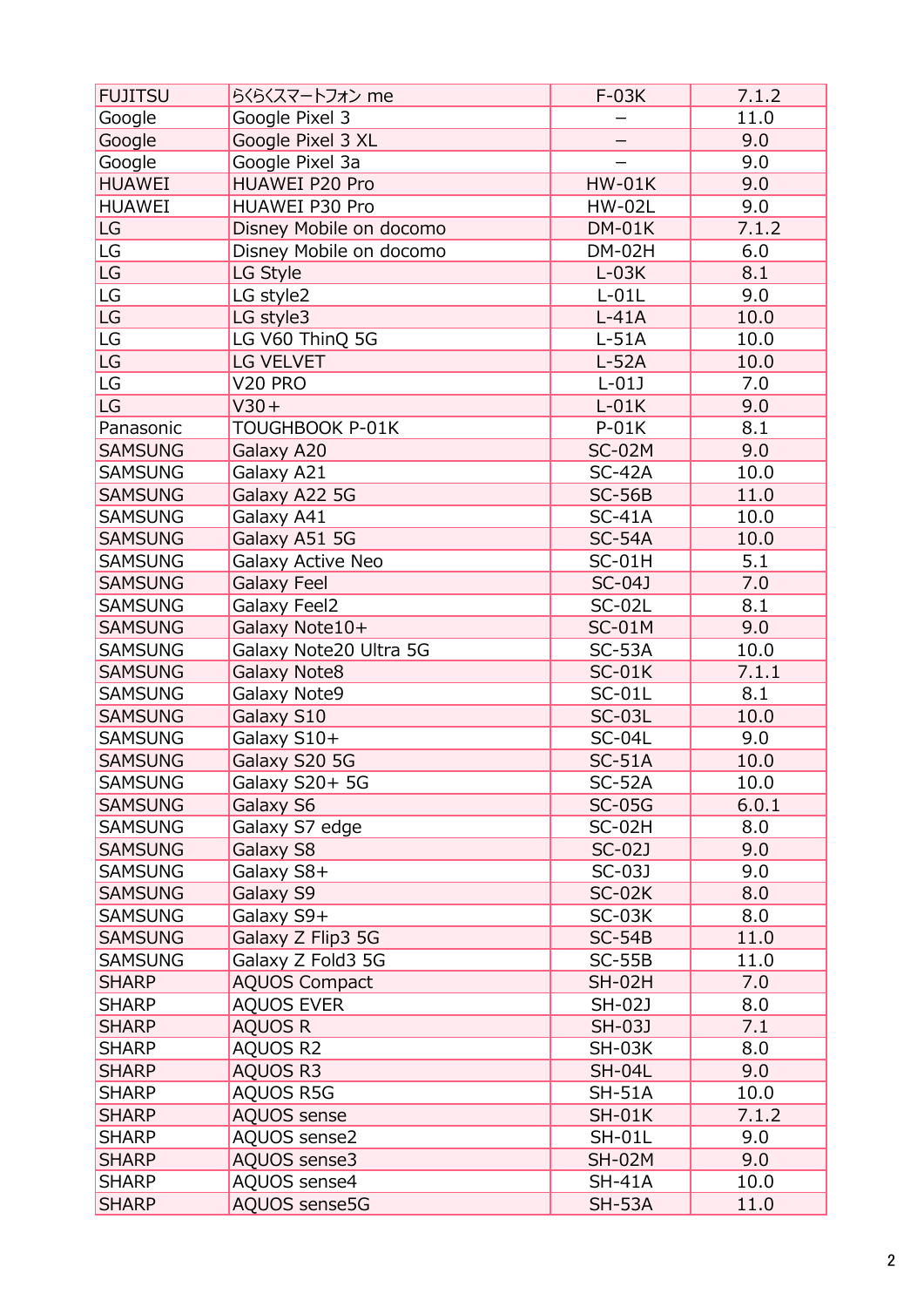| <b>SHARP</b> | AQUOS sense6                    | <b>SH-54B</b> | 11.0  |
|--------------|---------------------------------|---------------|-------|
| <b>SHARP</b> | <b>AQUOS zero2</b>              | <b>SH-01M</b> | 10.0  |
| <b>SHARP</b> | <b>AQUOS ZETA</b>               | <b>SH-01H</b> | 6.0.1 |
| <b>SHARP</b> | <b>AQUOS ZETA</b>               | <b>SH-04H</b> | 6.0   |
| <b>SHARP</b> | Disney Mobile on docomo         | $DM-01H$      | 5.1   |
| <b>SHARP</b> | Disney Mobile on docomo         | DM-01J        | 6.0.1 |
| <b>SONY</b>  | Xperia <sup>™</sup> 1           | SO-03L        | 9.0   |
| <b>SONY</b>  | Xperia <sup>™</sup> 1 II        | SO-51A        | 10.0  |
| SONY         | Xperia <sup>™</sup> 10 II       | SO-41A        | 10.0  |
| <b>SONY</b>  | Xperia <sup>™</sup> 5           | SO-01M        | 9.0   |
| SONY         | Xperia <sup>™</sup> 5 II        | SO-52A        | 10.0  |
| <b>SONY</b>  | Xperia <sup>™</sup> 5 III       | <b>SO-53B</b> | 11.0  |
| SONY         | Xperia <sup>™</sup> Ace         | SO-02L        | 9.0   |
| <b>SONY</b>  | Xperia <sup>™</sup> X           | <b>SO-04H</b> | 6.0   |
| SONY         | Xperia <sup>™</sup> X Compact   | SO-02J        | 6.0.1 |
| <b>SONY</b>  | Xperia <sup>™</sup> XZ          | SO-01J        | 8.0   |
| SONY         | Xperia <sup>™</sup> XZ premium  | SO-04J        | 7.1   |
| <b>SONY</b>  | Xperia <sup>™</sup> XZ1         | SO-01K        | 9.0   |
| <b>SONY</b>  | Xperia <sup>™</sup> XZ1 Compact | SO-02K        | 8.0   |
| <b>SONY</b>  | Xperia <sup>™</sup> XZ2         | SO-03K        | 8.0   |
| SONY         | Xperia <sup>™</sup> XZ2 Compact | SO-05K        | 9.0   |
| <b>SONY</b>  | Xperia <sup>™</sup> XZ2 Premium | SO-04K        | 9.0   |
| <b>SONY</b>  | Xperia <sup>™</sup> XZ3         | SO-01L        | 9.0   |
| <b>SONY</b>  | Xperia <sup>™</sup> XZs         | SO-03J        | 7.1.1 |
| <b>SONY</b>  | Xperia <sup>™</sup> Z4          | SO-03G        | 6.0   |
| SONY         | Xperia <sup>™</sup> Z5          | SO-01H        | 6.0   |
| SONY         | Xperia <sup>™</sup> Z5 Compact  | SO-02H        | 6.0   |
| <b>SONY</b>  | Xperia <sup>™</sup> Z5 Premium  | SO-03H        | 7.0   |
| <b>ZTE</b>   | M                               | $Z-01K$       | 8.1   |
| <b>ZTE</b>   | <b>MONO®</b>                    | MO-01J        | 7.1   |
| <b>ZTE</b>   | <b>MONO®</b>                    | <b>MO-01K</b> | 7.1.2 |

#### **au**

| メーカー           | 機種名                            | 型番           | <b>OS</b> |
|----------------|--------------------------------|--------------|-----------|
| <b>FUJITSU</b> | arrows We                      | FCG01        | 11.0      |
| Google         | Google Pixel 5                 |              | 11.0      |
| Google         | Google Pixel 6                 |              | 12.0      |
| <b>HTC</b>     | HTC 10                         | <b>HTV32</b> | 6.0.1     |
| <b>HTC</b>     | HTC 10                         | HTV32        | 7.0       |
| <b>HTC</b>     | HTC 10                         | <b>HTV32</b> | 8.0       |
| <b>HTC</b>     | <b>HTC J butterfly</b>         | HTV31        | 6.0.1     |
| <b>HTC</b>     | HTC U11                        | HTV33        | 7.1       |
| <b>HTC</b>     | HTC U11                        | HTV33        | 8.0       |
| <b>HTC</b>     | HTC U11                        | HTV33        | 9.0       |
| <b>HUAWEI</b>  | HUAWEI nova 2                  | <b>HWV31</b> | 8.0       |
| <b>HUAWEI</b>  | <b>HUAWEI P20 lite</b>         | <b>HWV32</b> | 8.0       |
| <b>HUAWEI</b>  | HUAWEI P20 lite                | <b>HWV32</b> | 9.0       |
| <b>HUAWEI</b>  | <b>HUAWEI P30 lite Premium</b> | <b>HWV33</b> | 9.0       |
| <b>KYOCERA</b> | BASIO3                         | KYV43        | 7.1       |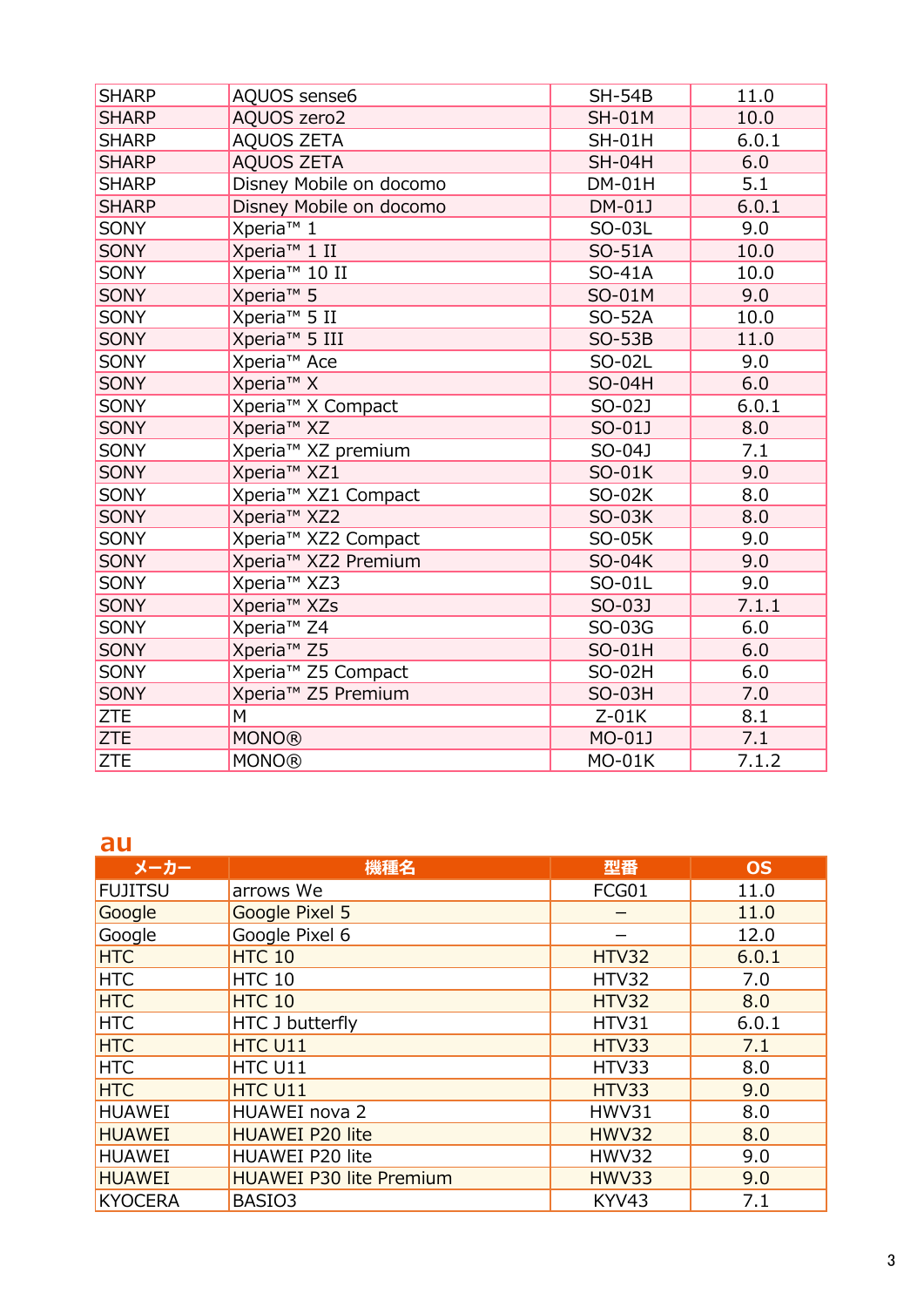| <b>KYOCERA</b>                   | BASIO4                                       | KYV47                 | 10.0         |
|----------------------------------|----------------------------------------------|-----------------------|--------------|
| <b>KYOCERA</b>                   | DIGNO <sup>®</sup> rafre                     | KYV36                 | 5.1          |
| <b>KYOCERA</b>                   | <b>GRATINA</b>                               | KYV48                 | 10.0         |
| <b>KYOCERA</b>                   | miraie f                                     | KYV39                 | 6.0          |
| <b>KYOCERA</b>                   | Qua phone                                    | KYV37                 | 5.1          |
| <b>KYOCERA</b>                   | Qua phone QX                                 | <b>KYV42</b>          | 7.1          |
| <b>KYOCERA</b>                   | Qua phone QZ                                 | KYV44                 | 8.0          |
| <b>KYOCERA</b>                   | Qua phone QZ                                 | KYV44                 | 9.0          |
| <b>KYOCERA</b>                   | rafre                                        | <b>KYV40</b>          | 7.0          |
| <b>KYOCERA</b>                   | <b>TORQUE G02</b>                            | KYV35                 | 5.1          |
| <b>KYOCERA</b>                   | <b>TORQUE G02</b>                            | KYV35                 | 6.0.1        |
| <b>KYOCERA</b>                   | <b>TORQUE G03</b>                            | KYV41                 | 7.1          |
| <b>KYOCERA</b>                   | <b>TORQUE G03</b>                            | KYV41                 | 8.1          |
| <b>KYOCERA</b>                   | <b>TORQUE G04</b>                            | KYV46                 | 9.0          |
| <b>KYOCERA</b>                   | <b>URBANO V02</b>                            | KYV34                 | 5.1          |
| <b>KYOCERA</b>                   | <b>URBANO V03</b>                            | KYV38                 | 6.0.1        |
| <b>KYOCERA</b>                   | <b>URBANO V04</b>                            | <b>KYV45</b>          | 9.0          |
| LG                               | isai Beat                                    | LGV34                 | 7.0          |
| LG                               | isai V30+                                    | <b>LGV35</b>          | 8.0          |
| LG                               | isai V30+                                    | LGV35                 | 9.0          |
| LG                               | isai vivid                                   | LGV32                 | 6.0          |
| $\mathsf{LG}$                    | LG it                                        | LGV36                 | 8.1          |
| LG                               | LG it                                        | <b>LGV36</b>          | 9.0          |
| $\mathsf{LG}$                    | Qua phone PX                                 | LGV33                 | 6.0          |
| LG                               |                                              | <b>LGV33</b>          | 7.0          |
|                                  | Qua phone PX                                 |                       |              |
|                                  |                                              |                       |              |
| <b>OPPO</b>                      | OPPO Find X2 Pro                             | <b>CPH2025</b>        | ColorOS7.1   |
| <b>SAMSUNG</b>                   | Galaxy A20                                   | <b>SCV46</b>          | 9.0          |
| <b>SAMSUNG</b>                   | Galaxy A21 シンプル                              | SCV49                 | 11.0         |
| <b>SAMSUNG</b>                   | Galaxy A30                                   | <b>SCV43</b>          | 9.0          |
| <b>SAMSUNG</b>                   | Galaxy A30                                   | SCV43                 | 10.0         |
| <b>SAMSUNG</b>                   | Galaxy A41                                   | <b>SCV48</b>          | 10.0         |
| <b>SAMSUNG</b>                   | Galaxy A8                                    | SCV32                 | 5.1          |
| <b>SAMSUNG</b>                   | Galaxy A8                                    | <b>SCV32</b>          | 6.0.1        |
| <b>SAMSUNG</b>                   | Galaxy A8                                    | SCV32                 | 7.0          |
| <b>SAMSUNG</b>                   | Galaxy Note10+                               | <b>SCV45</b>          | 9.0          |
| <b>SAMSUNG</b>                   | Galaxy Note10+                               | SCV45                 | 10.0         |
| <b>SAMSUNG</b>                   | Galaxy Note20 Ultra 5G                       | SCG06                 | 10.0         |
| <b>SAMSUNG</b>                   | Galaxy Note8                                 | SCV37                 | 7.1          |
| <b>SAMSUNG</b>                   | <b>Galaxy Note8</b>                          | SCV37                 | 8.0          |
| <b>SAMSUNG</b>                   | Galaxy Note8                                 | SCV37                 | 9.0          |
| <b>SAMSUNG</b>                   | Galaxy Note9                                 | <b>SCV40</b>          | 8.1          |
| <b>SAMSUNG</b>                   | Galaxy Note9                                 | SCV40                 | 9.0          |
| <b>SAMSUNG</b>                   | <b>Galaxy Note9</b>                          | <b>SCV40</b>          | 10.0         |
| <b>SAMSUNG</b>                   | Galaxy S10                                   | SCV41                 | 9.0          |
| <b>SAMSUNG</b>                   | Galaxy S10                                   | <b>SCV41</b>          | 10.0         |
| <b>SAMSUNG</b>                   | Galaxy S10+                                  | SCV42                 | 9.0          |
| <b>SAMSUNG</b>                   | Galaxy S10+                                  | <b>SCV42</b>          | 10.0         |
| <b>SAMSUNG</b>                   | Galaxy S20 5G                                | SCG01                 | 10.0         |
| <b>SAMSUNG</b>                   | Galaxy S20 Ultra 5G                          | <b>SCG03</b>          | 10.0         |
| <b>SAMSUNG</b><br><b>SAMSUNG</b> | Galaxy S20+ 5G<br>Galaxy S20+ 5G BTS Edition | SCG02<br><b>SCG02</b> | 10.0<br>10.0 |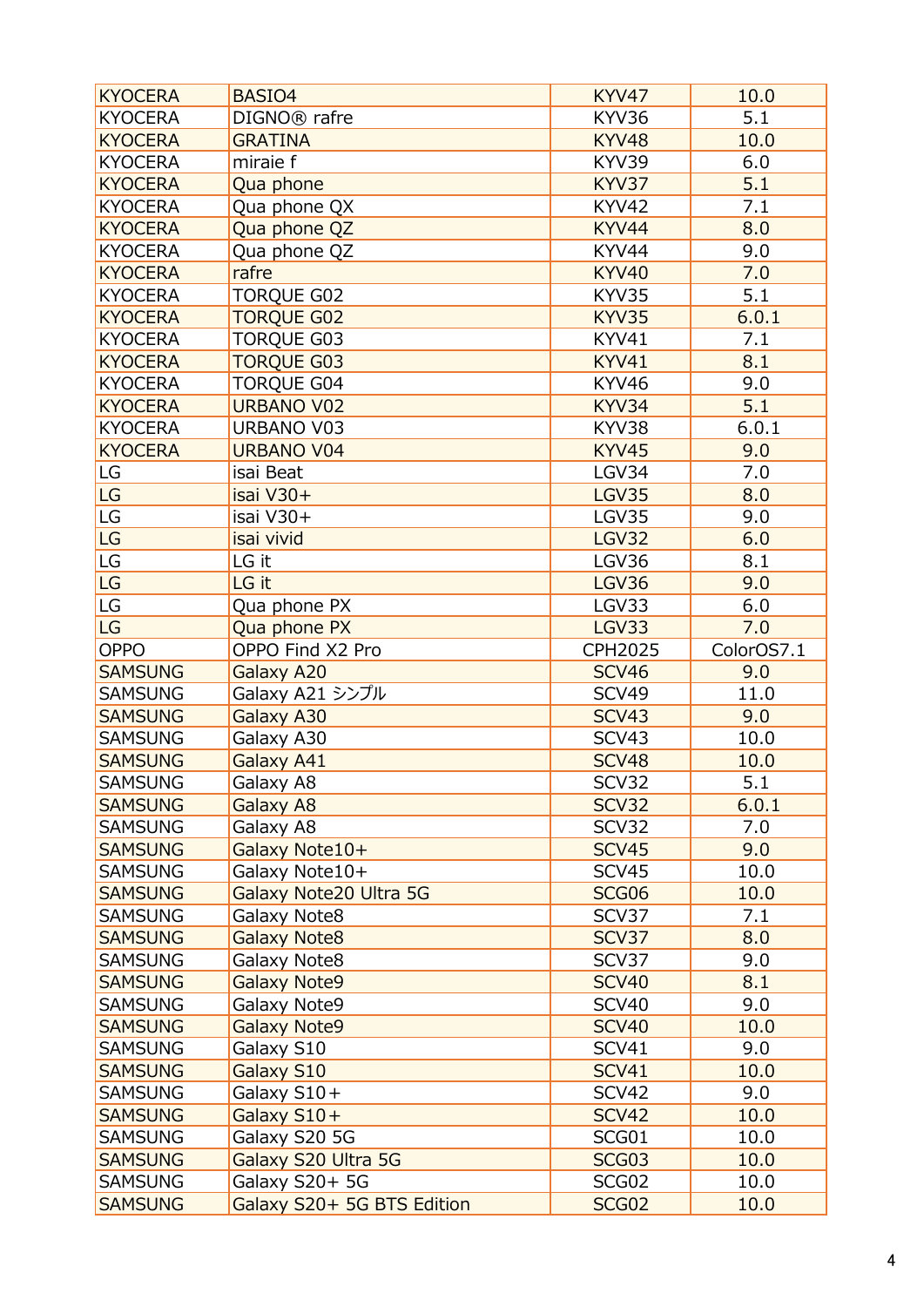| <b>SAMSUNG</b> | Galaxy S5                | SCL <sub>23</sub> | 6.0.1 |
|----------------|--------------------------|-------------------|-------|
| <b>SAMSUNG</b> | Galaxy S6 edge           | SCV31             | 6.0.1 |
| <b>SAMSUNG</b> | Galaxy S6 edge           | SCV31             | 7.0   |
| <b>SAMSUNG</b> | Galaxy S7 edge           | <b>SCV33</b>      | 6.0   |
| <b>SAMSUNG</b> | Galaxy S7 edge           | SCV33             | 7.0   |
|                |                          |                   |       |
| <b>SAMSUNG</b> | Galaxy S7 edge           | SCV33             | 8.0   |
| <b>SAMSUNG</b> | Galaxy S8                | SCV36             | 8.0   |
| <b>SAMSUNG</b> | Galaxy S8                | <b>SCV36</b>      | 9.0   |
| <b>SAMSUNG</b> | Galaxy S8+               | SCV35             | 7.0   |
| <b>SAMSUNG</b> | Galaxy S8+               | <b>SCV35</b>      | 9.0   |
| <b>SAMSUNG</b> | Galaxy S9                | SCV38             | 8.0   |
| <b>SAMSUNG</b> | Galaxy S9                | SCV38             | 9.0   |
| <b>SAMSUNG</b> | Galaxy S9                | SCV38             | 10.0  |
| <b>SAMSUNG</b> | Galaxy S9+               | <b>SCV39</b>      | 8.0   |
| <b>SAMSUNG</b> | Galaxy S9+               | SCV39             | 9.0   |
| <b>SAMSUNG</b> | Galaxy S9+               | <b>SCV39</b>      | 10.0  |
| <b>SAMSUNG</b> | Galaxy Z A51 5G          | SCG07             | 10.0  |
| <b>SAMSUNG</b> | <b>Galaxy Z Flip</b>     | <b>SCV47</b>      | 10.0  |
| <b>SAMSUNG</b> | Galaxy Z Flip 5G         | SCG04             | 10.0  |
| <b>SAMSUNG</b> | Galaxy Z Flip3 5G        | <b>SCG12</b>      | 11.0  |
| <b>SAMSUNG</b> | Galaxy Z Fold2 5G        | SCG05             | 10.0  |
| <b>SAMSUNG</b> | Galaxy Z Fold3 5G        | SCG11             | 11.0  |
| <b>SHARP</b>   | AQUOS R                  | SHV39             | 7.1   |
| <b>SHARP</b>   | <b>AQUOS R</b>           | <b>SHV39</b>      | 8.0   |
| <b>SHARP</b>   | <b>AQUOS R</b>           | <b>SHV39</b>      | 9.0   |
| <b>SHARP</b>   | <b>AQUOS R compact</b>   | <b>SHV41</b>      | 8.0   |
| <b>SHARP</b>   | <b>AQUOS R compact</b>   | <b>SHV41</b>      | 9.0   |
| <b>SHARP</b>   | <b>AQUOS R2</b>          | <b>SHV42</b>      | 8.0   |
| <b>SHARP</b>   | AQUOS R2                 | <b>SHV42</b>      | 10.0  |
| <b>SHARP</b>   | <b>AQUOS R3</b>          | <b>SHV44</b>      | 9.0   |
| <b>SHARP</b>   | AQUOS R3                 | <b>SHV44</b>      | 10.0  |
| <b>SHARP</b>   | <b>AQUOS R5G</b>         | SHG01             | 10.0  |
| <b>SHARP</b>   |                          | <b>SHV40</b>      | 7.1   |
|                | AQUOS sense              |                   |       |
| <b>SHARP</b>   | <b>AQUOS sense</b>       | <b>SHV40</b>      | 8.0   |
| <b>SHARP</b>   | <b>AQUOS sense</b>       | <b>SHV40</b>      | 9.0   |
| <b>SHARP</b>   | <b>AQUOS sense2</b>      | <b>SHV43</b>      | 8.1   |
| <b>SHARP</b>   | AQUOS sense2             | <b>SHV43</b>      | 9.0   |
| <b>SHARP</b>   | <b>AQUOS sense3</b>      | <b>SHV45</b>      | 9.0   |
| <b>SHARP</b>   | AQUOS sense3 basic       | <b>SHV48</b>      | 9.0   |
| <b>SHARP</b>   | <b>AQUOS sense3 plus</b> | <b>SHV46</b>      | 10.0  |
| <b>SHARP</b>   | <b>AQUOS SERIE</b>       | <b>SHV32</b>      | 6.0.1 |
| <b>SHARP</b>   | <b>AQUOS SERIE</b>       | <b>SHV32</b>      | 7.0   |
| <b>SHARP</b>   | <b>AQUOS SERIE</b>       | SHV34             | 6.0   |
| <b>SHARP</b>   | <b>AQUOS SERIE</b>       | <b>SHV34</b>      | 7.0   |
| <b>SHARP</b>   | <b>AQUOS SERIE</b>       | SHV34             | 8.0   |
| <b>SHARP</b>   | <b>AQUOS SERIE mini</b>  | <b>SHV33</b>      | 5.1.1 |
| <b>SHARP</b>   | <b>AQUOS SERIE mini</b>  | SHV33             | 6.0   |
| <b>SHARP</b>   | <b>AQUOS SERIE mini</b>  | <b>SHV33</b>      | 7.0   |
| <b>SHARP</b>   | <b>AQUOS SERIE mini</b>  | SHV38             | 7.0   |
| <b>SHARP</b>   | <b>AQUOS SERIE mini</b>  | <b>SHV38</b>      | 8.0   |
| <b>SHARP</b>   | AQUOS U                  | SHV35             | 8.0   |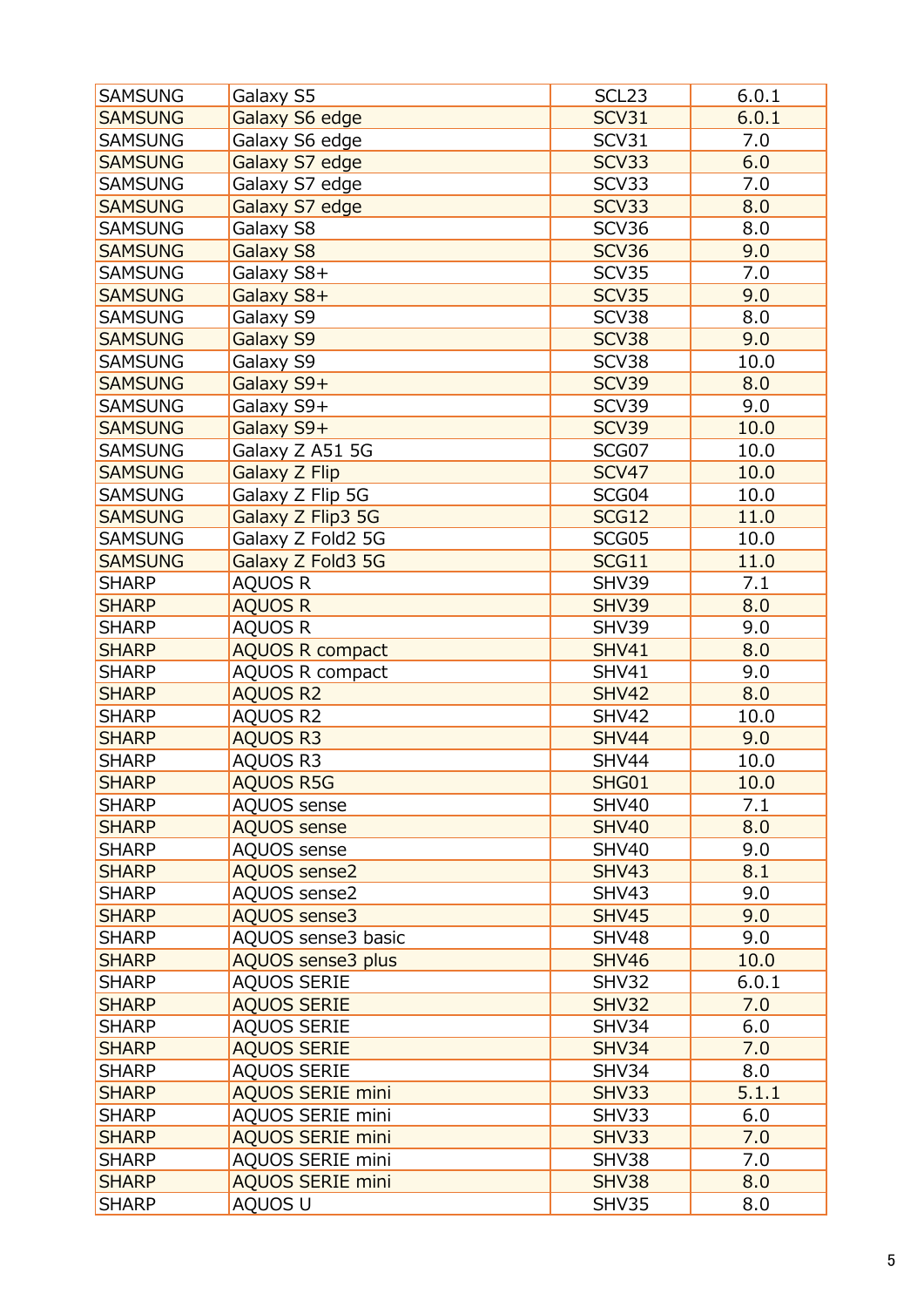| <b>SHARP</b> | <b>AQUOS U</b>                    | SHV37         | 7.0   |
|--------------|-----------------------------------|---------------|-------|
| <b>SHARP</b> | AQUOS U                           | SHV37         | 8.0   |
| <b>SHARP</b> | <b>AQUOS zero2</b>                | <b>SHV47</b>  | 10.0  |
| <b>SHARP</b> | AQUOS zero5G basic                | SHG02         | 10.0  |
| <b>SHARP</b> | <b>AQUOS zero6</b>                | SHG04         | 11.0  |
| <b>SHARP</b> | BASIO <sub>2</sub>                | <b>SHV36</b>  | 6.0.1 |
| <b>SONY</b>  | Xperia <sup>™</sup> 1             | <b>SOV40</b>  | 9.0   |
| <b>SONY</b>  | Xperia <sup>™</sup> 1             | SOV40         | 10.0  |
| <b>SONY</b>  | Xperia <sup>™</sup> 1 II          | <b>SOG01</b>  | 10.0  |
| <b>SONY</b>  | Xperia <sup>™</sup> 10 II         | <b>SOV43</b>  | 10.0  |
| <b>SONY</b>  | Xperia <sup>™</sup> 5             | <b>SOV41</b>  | 9.0   |
| SONY         | Xperia <sup>™</sup> 5             | SOV41         | 10.0  |
| <b>SONY</b>  | Xperia <sup>™</sup> 5 II          | <b>SOG02</b>  | 10.0  |
| <b>SONY</b>  | Xperia <sup>™</sup> 5 III         | <b>SOG05</b>  | 11.0  |
| <b>SONY</b>  | Xperia <sup>™</sup> 8             | <b>SOV42</b>  | 9.0   |
| <b>SONY</b>  | Xperia <sup>™</sup> X Performance | <b>SOV33</b>  | 6.0.1 |
| <b>SONY</b>  | Xperia <sup>™</sup> X Performance | <b>SOV33</b>  | 7.0   |
| SONY         | Xperia <sup>™</sup> X Performance | <b>SOV33</b>  | 8.0   |
| <b>SONY</b>  | Xperia <sup>™</sup> XZ            | <b>SOV34</b>  | 6.0   |
| SONY         | Xperia <sup>™</sup> XZ            | <b>SOV34</b>  | 7.0   |
| <b>SONY</b>  | Xperia <sup>™</sup> XZ            | <b>SOV34</b>  | 8.0   |
| SONY         | Xperia <sup>™</sup> XZ1           | <b>SOV36</b>  | 8.0   |
| <b>SONY</b>  | Xperia <sup>™</sup> XZ1           | <b>SOV36</b>  | 9.0   |
| <b>SONY</b>  | Xperia <sup>™</sup> XZ2           | <b>SOV37</b>  | 8.0   |
| <b>SONY</b>  | Xperia <sup>™</sup> XZ2           | <b>SOV37</b>  | 9.0   |
| SONY         | Xperia <sup>™</sup> XZ2 Premium   | <b>SOV38</b>  | 8.0   |
| <b>SONY</b>  | Xperia <sup>™</sup> XZ2 Premium   | <b>SOV38</b>  | 9.0   |
| SONY         | Xperia <sup>™</sup> XZ2 Premium   | <b>SOV38</b>  | 10.0  |
| <b>SONY</b>  | Xperia <sup>™</sup> XZ3           | <b>SOV39</b>  | 9.0   |
| <b>SONY</b>  | Xperia <sup>™</sup> XZs           | <b>SOV35</b>  | 7.1   |
| <b>SONY</b>  | Xperia <sup>™</sup> XZs           | <b>SOV35</b>  | 8.0   |
| <b>SONY</b>  | Xperia <sup>™</sup> Z4            | SOV31         | 6.0   |
| <b>SONY</b>  | Xperia <sup>™</sup> Z4            | <b>SOV31</b>  | 7.0   |
| <b>SONY</b>  | Xperia <sup>™</sup> Z5            | <b>SOV32</b>  | 7.0   |
| Xiaomi       | <b>XIG01</b>                      | Mi 10 Lite 5G | 10.0  |
| <b>ZTE</b>   | ZTE a1                            | ZTG01         | 10.0  |

## **SoftBank**

| メーカー           | 機種名                  | 型番     | 0 <sub>S</sub> |
|----------------|----------------------|--------|----------------|
| <b>BALMUDA</b> | <b>BALMUDA Phone</b> | A101BM | 11.0           |
| <b>FUJITSU</b> | arrows U             | 801FJ  | 9.0            |
| <b>FUJITSU</b> | arrows We            | A101FC | 11.0           |
| Google         | Google Pixel 3       |        | 9.0            |
| Google         | Google Pixel 5a (5G) |        | 12.0           |
| Google         | Google Pixel 6       |        | 12.0           |
| Google         | Google Pixel 6 Pro   |        | 12.0           |
| Google         | Nexus 5X             |        | 6.0            |
| Google         | Nexus 6P             |        | 8.0            |
| <b>HTC</b>     | HTC U11              | 601HT  | 7.1.1          |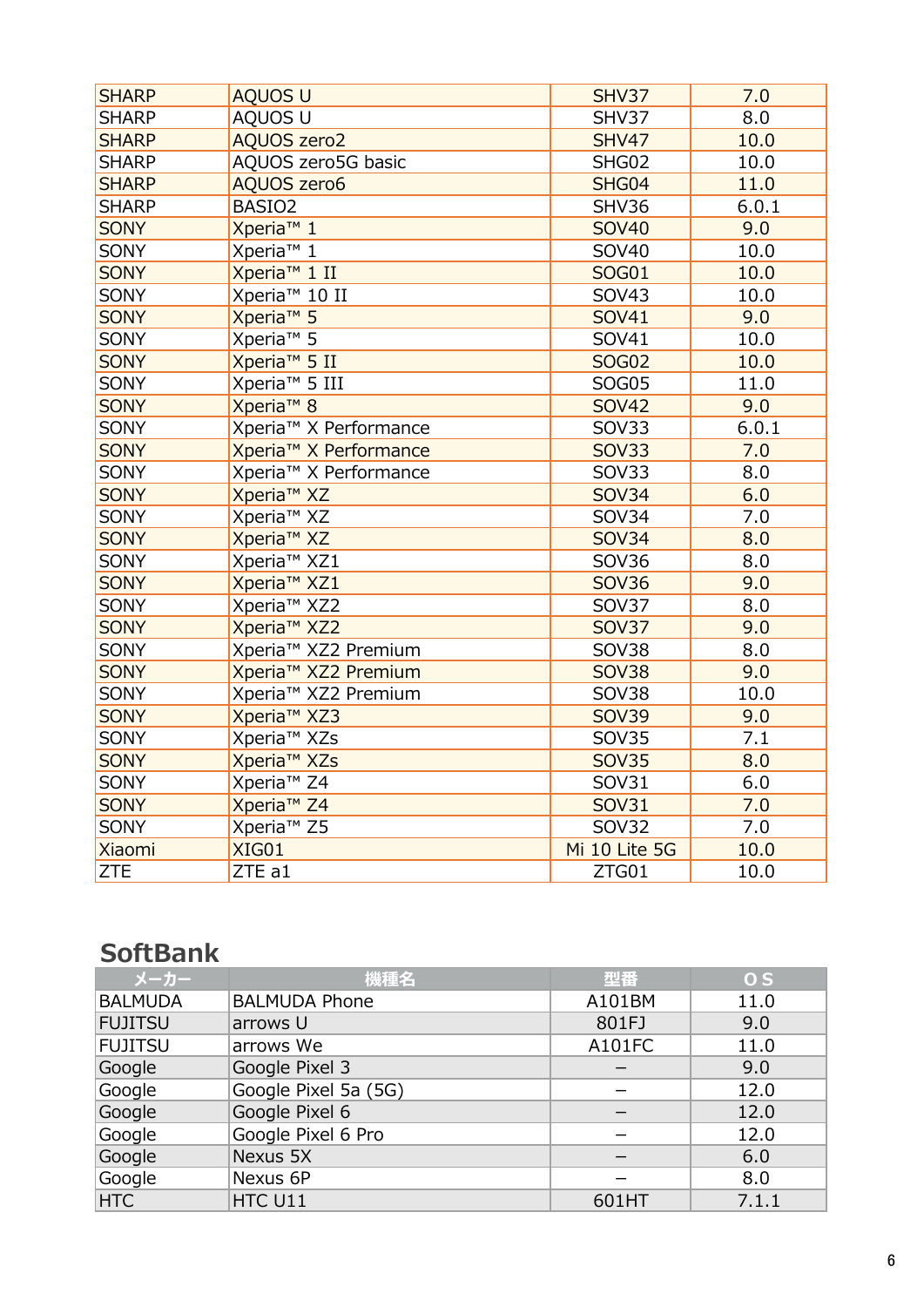| <b>HUAWEI</b>  | <b>HUAWEI Mate 10 Pro</b>         | BLA-L09        | 8.0   |
|----------------|-----------------------------------|----------------|-------|
| <b>HUAWEI</b>  | <b>HUAWEI Mate 20 Pro</b>         | LYA-L09        | 9.0   |
| <b>HUAWEI</b>  | HUAWEI nova lite2                 | 704HW          | 9.0   |
| <b>KYOCERA</b> | DIGNO <sup>®</sup> F              | 503KC          | 6.0.1 |
| <b>KYOCERA</b> | DIGNO <sup>®</sup> F              | 504KC          | 6.0.1 |
| <b>KYOCERA</b> | DIGNO® G                          | 602KC          | 7.1   |
| <b>KYOCERA</b> | DIGNO <sup>®</sup> J              | 704KC          | 8.1   |
| LG             | LG G8X ThinQ                      | 901LG          | 9.0   |
| LG             | <b>LG K50</b>                     | 802LG          | 9.0   |
| LG             | LG V60 ThinQ 5G                   | A001LG         | 10.0  |
| OPPO           | OPPO Reno3 5G                     | A001OP         | 10.0  |
| <b>SAMSUNG</b> | Galaxy S6 edge                    | 404SC          | 7.0   |
| <b>SHARP</b>   | Android One S3                    | S3-SH          | 9.0   |
| <b>SHARP</b>   | Android One S5                    | S5-SH          | 9.0   |
| <b>SHARP</b>   | AQUOS ea                          | 606SH          | 7.0   |
| <b>SHARP</b>   | <b>AQUOS R</b>                    | 605SH          | 9.0   |
| <b>SHARP</b>   | AQUOS R compact                   | 701SH          | 8.0   |
| <b>SHARP</b>   | <b>AQUOS R2</b>                   | 706SH          | 9.0   |
| <b>SHARP</b>   | AQUOS R2 compact                  | 803SH          | 9.0   |
| <b>SHARP</b>   | <b>AQUOS R3</b>                   | 808SH          | 10.0  |
| <b>SHARP</b>   | <b>AQUOS R5G</b>                  | 908SH          | 10.0  |
| <b>SHARP</b>   | AQUOS sense3 plus                 | 901SH          | 9.0   |
| <b>SHARP</b>   | <b>AQUOS Xx2</b>                  | 502SH          | 5.1.1 |
| <b>SHARP</b>   | AQUOS Xx2 mini                    | 503SH          | 5.1   |
| <b>SHARP</b>   | <b>AQUOS Xx3</b>                  | 506SH          | 8.0   |
| <b>SHARP</b>   | AQUOS Xx3 mini                    | 603SH          | 8.0   |
| <b>SHARP</b>   | AQUOS zero                        | 801SH          | 9.0   |
| <b>SHARP</b>   | AQUOS zero5G basic                | <b>A002SH</b>  | 10.0  |
| <b>SHARP</b>   | AQUOS zero6                       | A102SH         | 11.0  |
| <b>SHARP</b>   | <b>STAR WARS mobile</b>           | <b>SW001SH</b> | 6.0.1 |
| <b>SHARP</b>   | シンプルスマホ3                          | 509SH          | 6.0.1 |
| <b>SHARP</b>   | シンプルスマホ4                          | 704SH          | 8.0   |
| <b>SONY</b>    | Xperia <sup>™</sup> 1             | 802SO          | 9.0   |
| <b>SONY</b>    | Xperia <sup>™</sup> 5             | 901SO          | 9.0   |
| <b>SONY</b>    | Xperia <sup>™</sup> 5 II          | A002SO         | 10.0  |
| <b>SONY</b>    | Xperia <sup>™</sup> 5 III         | A103SO         | 11.0  |
| <b>SONY</b>    | Xperia <sup>™</sup> X Performance | 502SO          | 6.0.1 |
| <b>SONY</b>    | Xperia <sup>™</sup> XZ            | 601SO          | 7.0   |
| <b>SONY</b>    | Xperia <sup>™</sup> XZ1           | 701SO          | 8.0   |
| <b>SONY</b>    | Xperia <sup>™</sup> XZ2           | 702SO          | 8.0   |
| <b>SONY</b>    | Xperia <sup>™</sup> XZ3           | 801SO          | 9.0   |
| <b>SONY</b>    | Xperia <sup>™</sup> XZs           | 602SO          | 7.1   |
| <b>SONY</b>    | Xperia <sup>™</sup> Z4            | 402SO          | 6.0   |
| <b>SONY</b>    | Xperia <sup>™</sup> Z5            | 501SO          | 5.1.1 |
| <b>ZTE</b>     | ZTE Axon 10 Pro 5G                | 902ZT          | 10.0  |

## **SIMフリー**

| ______         |          |               |  |
|----------------|----------|---------------|--|
|                |          | 77 E 77<br>40 |  |
| lGoi<br>$\sim$ | ି Ixel ଏ |               |  |
|                |          |               |  |